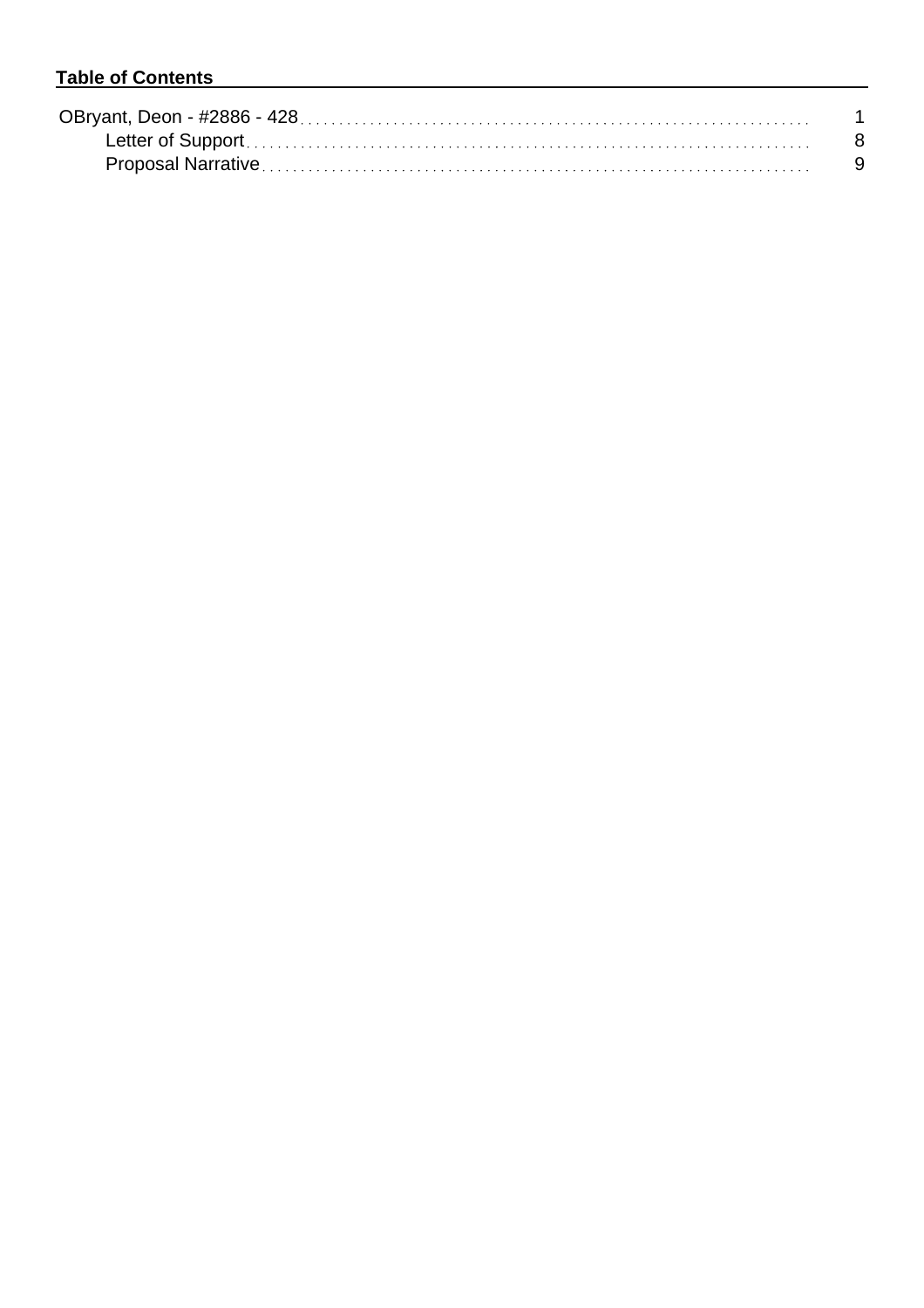# **Application Summary**

## **Competition Details**

| <b>Competition Title:</b>   | Textbook Transformation Grants, Round Thirteen (Spring 2019-Spring 2020) |
|-----------------------------|--------------------------------------------------------------------------|
| Category:                   | University System of Georgia                                             |
| <b>Award Cycle:</b>         | Round 13                                                                 |
| <b>Submission Deadline:</b> | 01/14/2019 at 11:59 PM                                                   |

## **Application Information**

| <b>Submitted By:</b>      | Deon OBryant          |
|---------------------------|-----------------------|
| <b>Appplication ID:</b>   | 2886                  |
| <b>Application Title:</b> | 428                   |
| Date Submitted:           | 01/15/2019 at 7:36 AM |

### **Personal Details**

| <b>Institution Name(s):</b>          | Atlanta Metropolitan State College        |
|--------------------------------------|-------------------------------------------|
| <b>Applicant First Name:</b>         | Deon                                      |
| <b>Applicant Last Name:</b>          | OBryant                                   |
| <b>Applicant Email Address:</b>      | dobryant@atlm.edu                         |
| <b>Applicant Phone Number:</b>       | 6786231254                                |
| <b>Primary Appointment</b><br>Title: | Assistant Professor of Biological Science |
| <b>Submitter First Name:</b>         | Deon                                      |
| <b>Submitter Last Name:</b>          | OBryant                                   |
| <b>Submitter Email Address:</b>      | dobryant@atlm.edu                         |
| Submitter Phone Number: 6786231254   |                                           |
| <b>Submitter Title:</b>              | Assistant Professor of Biological Science |

## **Application Details**

**Proposal Title** 428

**Final Semester of Project** Spring 2020

**Requested Amount of Funding** 10,800

#### **Type of Grant**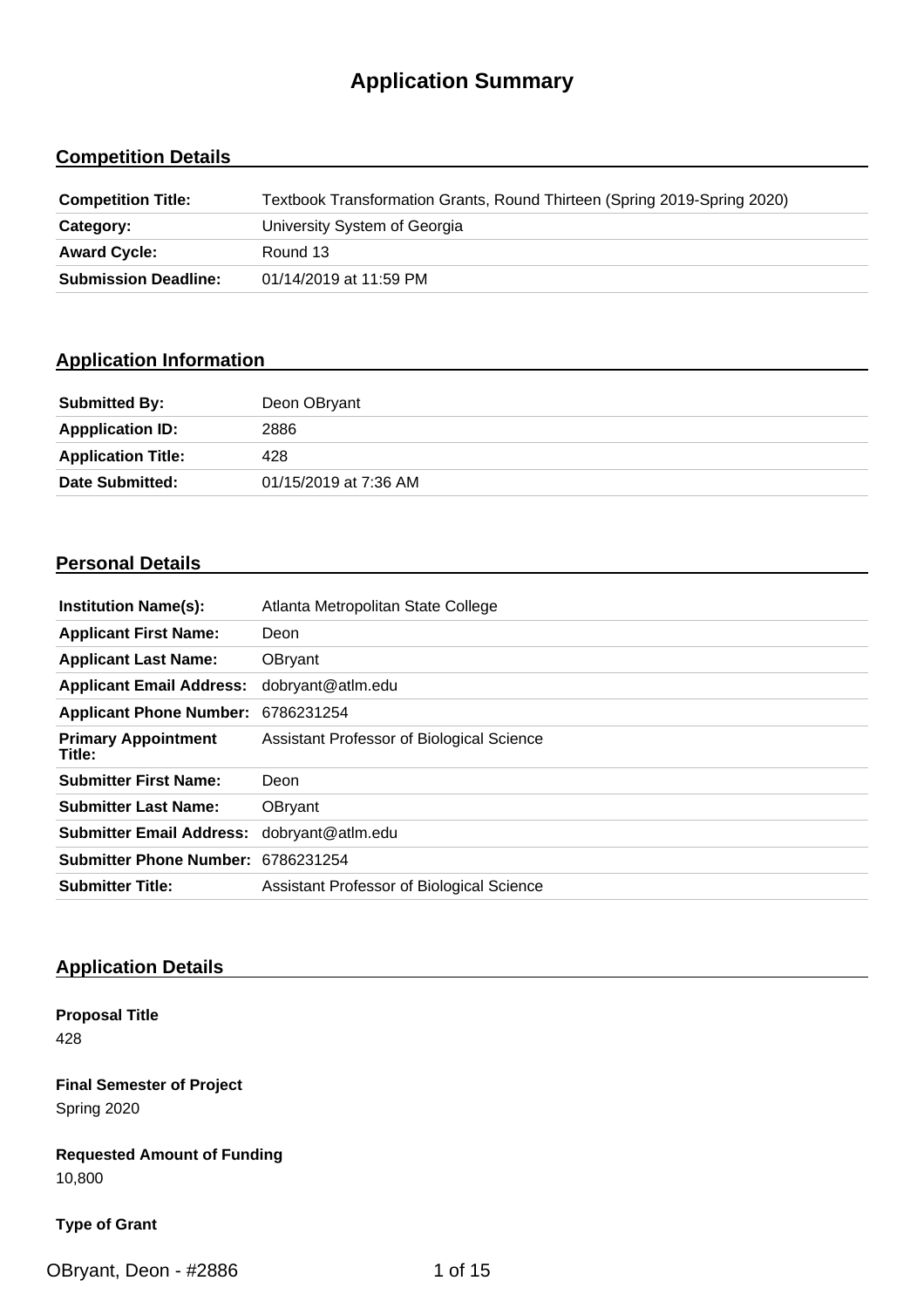No-or-Low-Cost-to-Students Learning Materials

**Course Title(s)** Fundamentals of Microbiology/Fundamentals of Microbiology Lab

**Course Number(s)** BIOL 2215/BLAB 2215

**Team Member 1 Name** Deon O'Bryant

**Team Member 1 Email** dobryant@atlm.edu

**Team Member 2 Name** Stephen Klusza

## **Team Member 2 Email**

sklusza@atlm.edu

**Team Member 3 Name** Bryan Mitchell

#### **Team Member 3 Email** bmitchell@atlm.edu

**Team Member 4 Name**

**Team Member 4 Email**

#### **Additional Team Members (Name and email address for each)**

**Sponsor Name** Dr. Bryan Mitchell

**Sponsor Title** Dean and Associate Professor of Biology

**Sponsor Department** Division of Science, Math & Health Professions

**Original Required Commercial Materials (title, author, price)** Foundations in Microbiology w/Connect. (2018) 10th ed. With Connect.Talaro, Kathleen. \$300.00

Benson's Microbiological Applications. (2016). 14th ed. Brown, Alfred. \$81.75

**Average Number of Students per Course Section Affected by Project in One Academic Year** BIOL 2215 (21) BLAB 2215 (19)

OBryant, Deon - #2886 2 of 15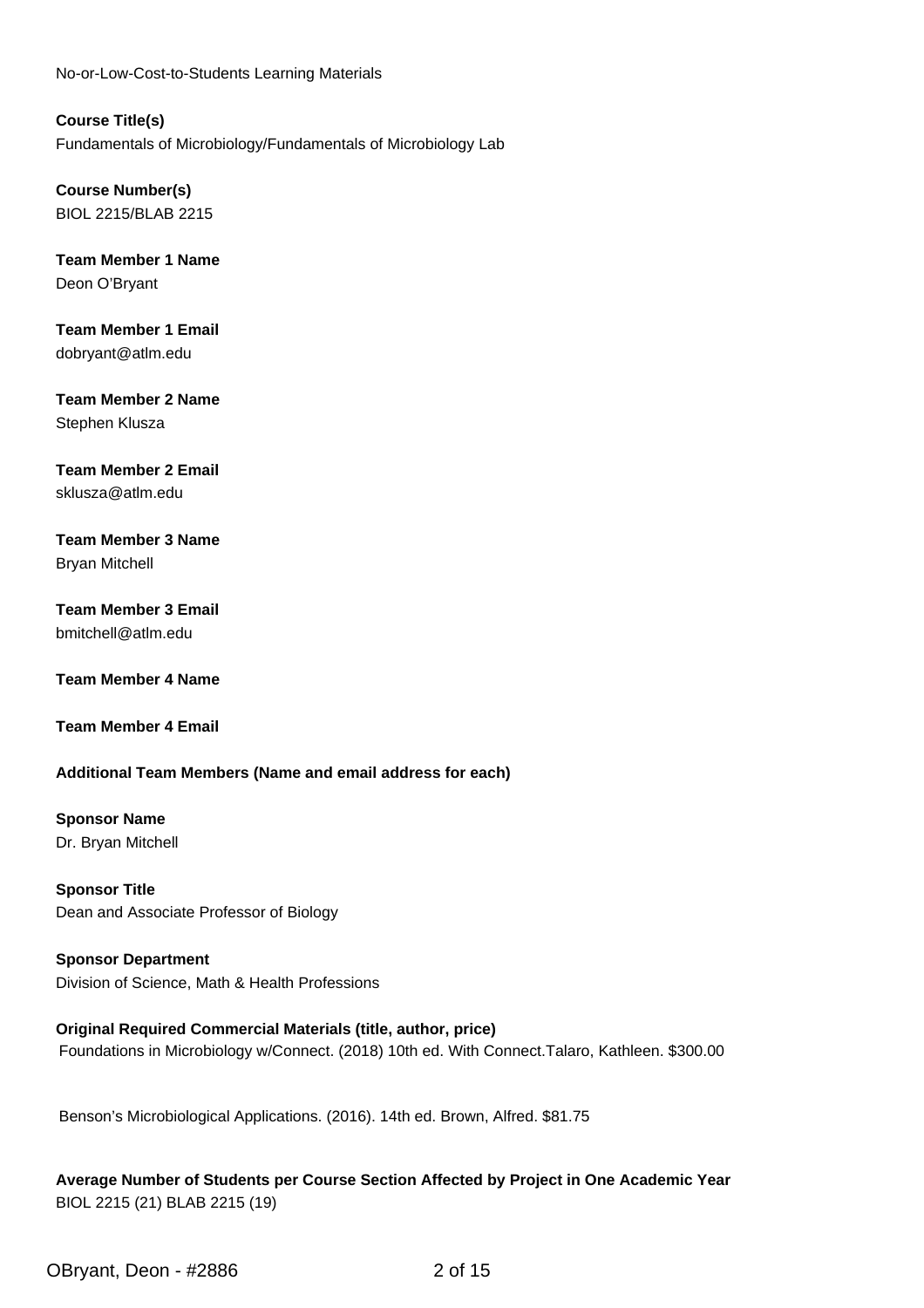**Average Number of Sections Affected by Project in One Academic Year** BIOL 2215 (5) BLAB 2215 (4)

**Total Number of Students Affected by Project in One Academic Year** BIOL 2215 (103) BLAB 2215 (74)

**Average Number of Students Affected per Summer Semester** BIOL 2215 (21) BLAB 2215 (21)

**Average Number of Students Affected per Fall Semester** BIOL 2215 (41) BLAB 2215 (22)

**Average Number of Students Affected per Spring Semester** BIOL 2215 (41) BLAB 2215 (31)

**Original Total Cost per Student** \$300.00 (Textbook) \$81.75 (Lab Manual)

**Post-Project Cost per Student** \$0.00

**Post-Project Savings per Student** \$381.75

**Projected Total Annual Student Savings per Academic Year** \$36, 949.50

**Using OpenStax Textbook?** Yes

#### **Project Goals**

- **Support the Affordable Learning Georgia initiative by adopting a peer-reviewed, zero-cost textbook for Fundamentals of Microbiology lecture and lab providing significant cost savings to students at Atlanta Metropolitan State College.**
- **Create an active learning environment for Fundamentals of Microbiology lecture and lab courses by integrating supplemental course resources that provide students with personalized study plans to guide students and foster a strong student-instructor connection under the guidance of a data-driven learning design to decrease the DFW rate.**
- **Align the course learning objectives with OpenStax text content.**
- **Develop a lab manual to pair with the OpenStax text to replace the current textbook and lab manual used for Fundamentals of Microbiology.**
- **Evaluate the experiences of the students and faculty qualitatively and quantitatively through this transition.**

**Statement of Transformation**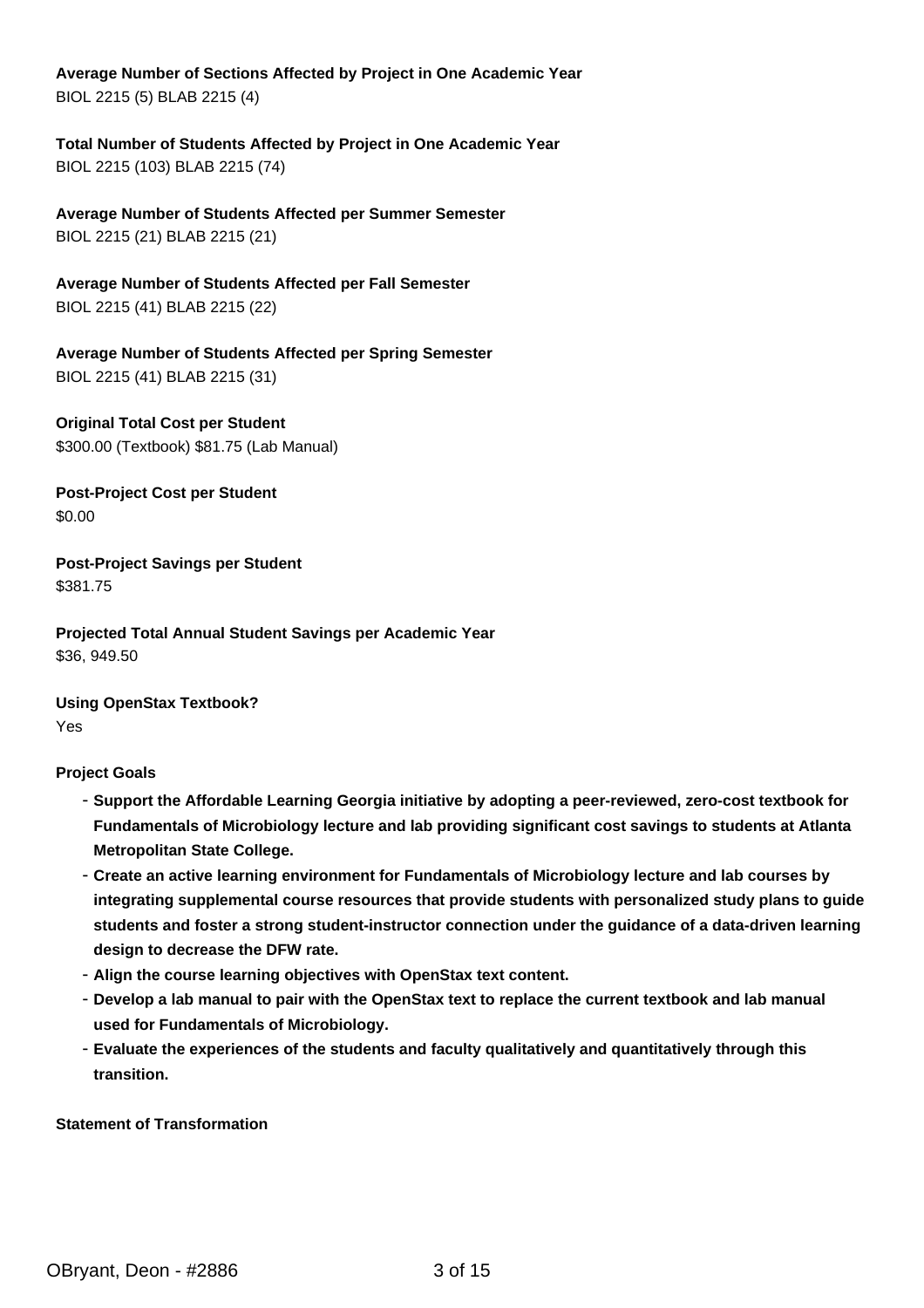**The aim of this proposal is to significantly reduce the cost for students taking Fundamentals of Microbiology at Atlanta Metropolitan State College. The rise in the cost of textbooks has become a challenge for the population of students that we serve, who are predominately non-traditional, first-generation, at-risk students. Adoption of these texts would greatly alleviate the burden of cost by making their education more affordable (acenet, 2015).**

**One solution to eliminating the high cost of textbooks is through the adoption of Open Educational Resources (OERs), which are free, accessible textbooks and supplemental materials located in public domain or authored with open copyright licenses (Choi, 2017). This proposal addresses all sections of Fundamentals of Microbiology and lab. Currently, this course sequence costs the students \$381.75. Due to the high cost the texts required for these courses, students tend to rely on lectures only without getting the benefit of having the textbook and the accompanying resources. This trend has led to an increase in the DFW rate in these courses at Atlanta Metropolitan State College. Transitioning to OER materials reduces that cost to \$0.00, saving Atlanta Metropolitan State College students thousands in textbook costs yearly which would provide financial relief for our students, and enable them to have access to course materials that are necessary for successful completion of these courses.**

**BIOL 2215 is a required course for students who wish to pursue careers in the health sciences. BLAB 2215 reinforces the fundamentals of microbiology through hands-on experimentation and active learning in the laboratory, facilitated by inquiry-based exercises. These courses are designed to introduce students to maintenance of an aseptic environment, isolation and identification of clinically relevant bacteria, and the nuances of deductive reasoning.**

**An essential part of microbiology education is careful alignment of lecture and laboratory topics in order to reinforce knowledge gained from lectures classes, with hands-on exercises in laboratory sessions. Traditionally, microbiology lecture is held twice a week for 1 hour and 15 minutes each, while microbiology lab meets once a week for 3 hours. Therefore, we propose aligning the lecture and lab using modules instead of dates, which will allow for a more fluid collaboration between lecture and lab instructors in keeping students thoroughly engaged with microbiology, and maximum flexibility in designating more time for covering difficult concepts.**

**Dr. Deon O'Bryant, Assistant Professor of Biology, is an instructor of the Fundamentals of Microbiology lecture and lab courses. Dr. Stephen Klusza, Biology Laboratory Coordinator, teaches the accompanying labs that will be affected by this project. Dr. Bryan Mitchell serves as Dean of the Division of Science, Mathematics and Health Professions. His duties include strategic planning, budgeting, and overseeing the operations of the division. This team consists of faculty and staff who could transform the Health Science program at Atlanta Metropolitan State College making learning affordable for Health Sciences majors.**

#### **Transformation Action Plan**

**There are two objectives for this transformation plan. The first goal is the adoption of the OpenStax Microbiology textbook for use in all sections of BIOL 2215 at no cost to the students. This textbook has been reviewed by Biology faculty and has been found to meet the learning outcomes for these courses. Dr. Deon O'Bryant will serve as the content expert for the redesign of the lecture courses to ensure that the text is aligned with the current curriculum and integrated into the course structure, as well as instructors for these courses. Students will be provided with information on how to gain access to both the open text, as well as the low-cost print version.**

**The second objective is the development of a new lab manual to accompany the OpenStax textbook for BLAB 2215. Currently, the lab manual for this courses costs \$81.75. Drs. Deon O'Bryant and Stephen Klusza will serve as subject matter experts in the creation of a new open laboratory manual for BLAB 2215. Dr. Stephen Klusza will also serve as instructor of the labs during implementation. Dr. Deon O'Bryant will supervise the transformation by managing the budget, ensuring that deadlines are met, completing reports, and facilitating the evaluation of materials. Dr. Bryan Mitchell will assist in creating and analyzing student course evaluations.**

#### **Quantitative & Qualitative Measures**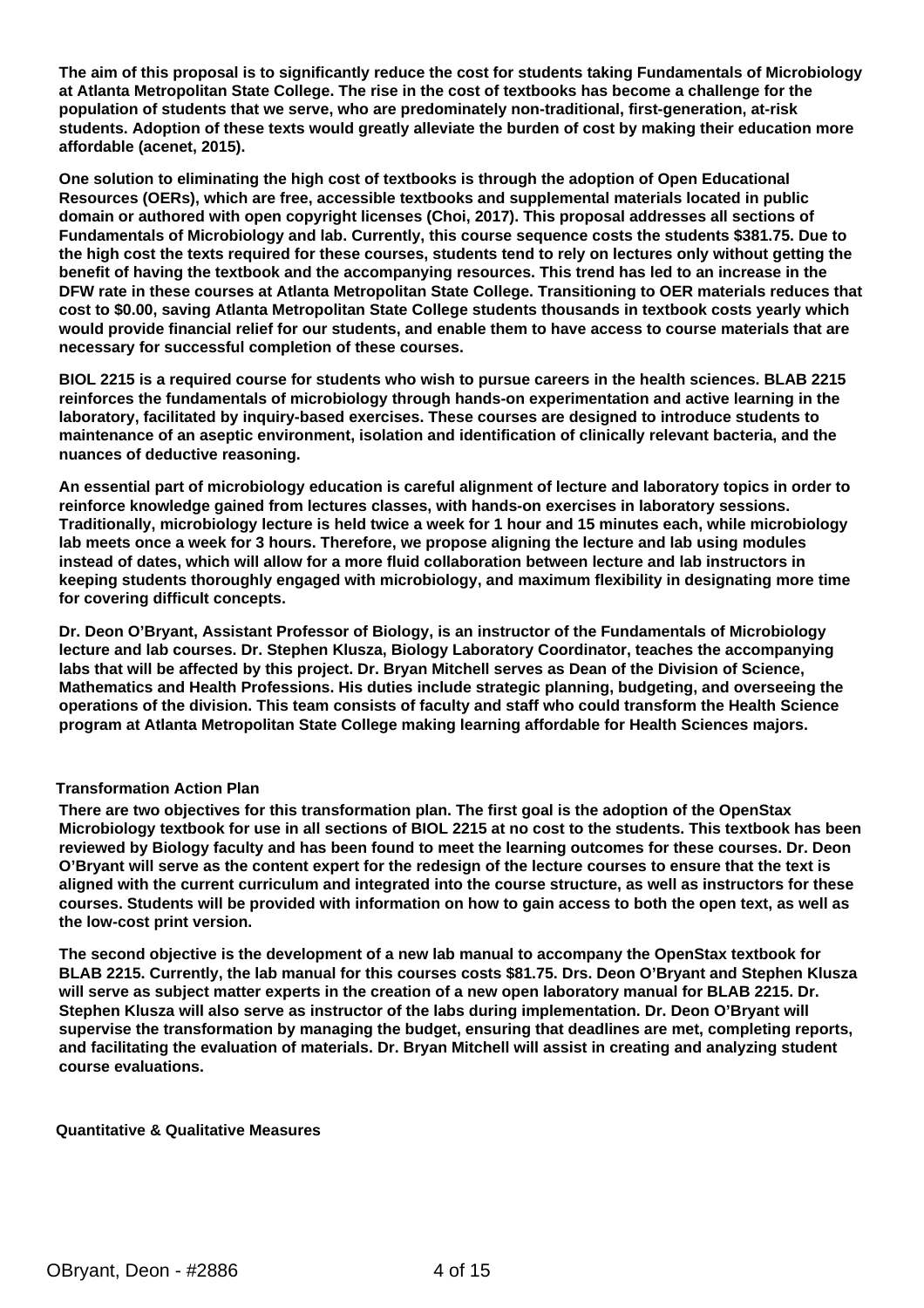**Throughout the transformation project, the Office of Institutional Effectiveness at Atlanta Metropolitan State College will work with the Biology Department to assess the project employing both quantitative and qualitative measures. Quantitative measures will involve analysis of ABCD and DFW rates both before and after implementation of open source material. Student performance will also be quantitated by analysis of successful completion of course-specific and program learning outcomes. In addition, student course evaluation data will be gathered to evaluate student perceptions of the course modifications and the new OpenStax text. The student course evaluation will contain a section for students to respond to various aspects such their attitudes towards modular lecture and lab components, the quality of the open source lecture book and newly created laboratory manual and their effectiveness and accessibility. The evaluation will be qualitative in nature, however, the questions will be closed-ended to facilitate quantitation and data interpretation. Additionally, we also plan to conduct exit interviews to acquire feedback from students that will be critical to course design and implementation. Course evaluations will also be created for faculty to provide feedback on course delivery, course alignment and quality of course material.**

#### **Timeline**

- **January 2019- Submit transformation proposal**
- **January 2019- Receive award notification**
- **February 2019- Kickoff meeting, Middle Georgia State University**
- **February May 2019- Content evaluation of the OpenStax textbook; make necessary modifications to modules in BrightSpace; Perform literature review for laboratory manual; Design laboratory manual template and capture images for laboratory manual**
- **June July 2019- Completion of BLAB 2215 laboratory manual, submit for peer review among faculty of Atlanta Metropolitan State College**
- **August 2019- Implementation of materials in all course and lab sections of BIOL 2215 and BLAB 2215**
- **September November 2019- Evaluate course progression and viability of modular design by quantitative methods; Review and discuss feedback with faculty for minor redesign of modular design and/or laboratory manual**
- **December 2019- Office of Institutional Effectiveness works with BIOL 2215 and BLAB 2215 faculty to collect qualitative and quantitative data on and student experiences and success rate. Conduct student surveys and perform exit interviews and surveys.**
- **January 2020- Implementation of redesigned lecture modules and/or laboratory manual**
- **February April 2020 Evaluate course progression and viability of redesigned modules and laboratory manual by quantitative methods; Review and discuss feedback with faculty; Conduct student surveys and perform exit interviews and surveys**
- **May 2020- Submit final report of findings to Affordable Learning Georgia.**

#### **Budget**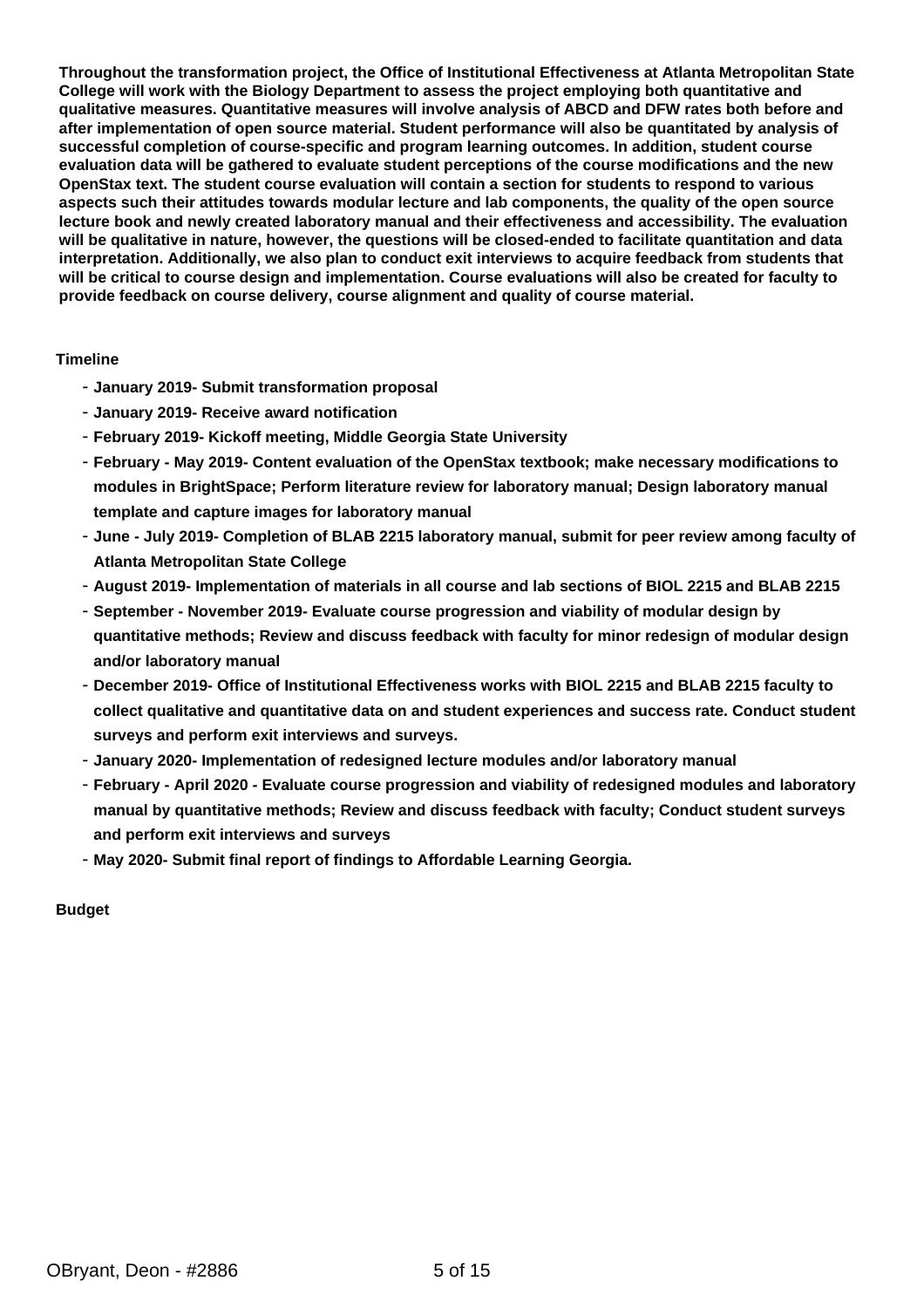#### **Faculty and Staff Department Stipend**

**Dr. Deon O'Bryant \$2,000 for the review, identification, selection and adoption of no-cost open-access materials, course alignment and content redesign for BIOL 2215 and BLAB 2215.**

**Dr. Stephen Klusza \$2,000 for the identification and selection of no-cost materials and development of laboratory manual during implementation for BLAB 2215.**

**Dr. Bryan Mitchell \$2,000 for collecting and analyzing quantitative and qualitative data of student performance and student course evaluations.**

**\$4,000 is requested for equipment, software and materials related to lab manual development. New labs will be designed. The supplies are necessary to perform the activities to insure the labs work as envisioned.**

**The production of a high-quality no-cost lab Microbiology lab manual requires clear and detailed pictures to accompany identification of various microbes, and detailed visualization of microbiological protocols. In addition, supplemental production of videos at the microscopic level will provide incalculable value as additional teaching aids in training students in correct application of microbiological protocols. Therefore, we request the amount of \$4000 in order to achieve this goal, and have identified the equipment and supplies that would be necessary to purchase with this budget allocation:**

**1) Amscope 40x-2500x Plan Infinity Extreme Widefield EPI-Fluorescent Microscope (SKU: FM690TC-PL) - \$3,099.99**

**2) Amscope 6.3MP USB3.0 Fluorescence Digital Camera (SKU: MU633-FL) - \$519.99**

#### **3) Miscellaneous Microbial Organisms and Reagents - \$380.00**

**The Amscope EPI-fluorescent microscope (FM690TC-PL) is an extremely versatile microscope that will allow us to visualize microbes using bright light (brightfield) and fluorescence (specific wavelengths of light to make specific cells glow either green or blue). Most importantly, the microscope also comes with a trinocular port that allows us to attach a camera for image and video acquisition. The images of interest will be acquired with the 6.3MP Fluorescence Digital Camera (MU663-FL), which is optimized for fluorescence and darkfield microscopy, and is also more than adequate for brightfield microscopy. Along with the camera itself, Amscope provides user-friendly software to assist in image and video capture/processing at no extra cost. This equipment will be used to capture images of specimens for approximately 70 percent of the laboratory exercises in the newly created laboratory manual.**

**Grant kickoff meeting and other travel as necessary- \$800**

**Total Project Expenses: \$10, 800.00**

#### **Sustainability Plan**

**The redesigned Fundamentals of Microbiology lecture and lab courses will be offered each academic year and summer session. Course materials and updates for these courses will be made available on BrightSpace, which is easily accessible to all students enrolled in BIOL 2215 and BLAB 2215. In addition, a copy of the syllabus and teaching materials will be uploaded into a course shell in BrightSpace that is dedicated to the Division of Science, Mathematics and Health Professions, as well as the Biology Department Office to ensure that all instructors for these courses have access to this information. Future plans involve the incorporation of ancillary materials into these courses to promote an active learning environment.**

**Data derived from this study will not only be used for improvement of the transformation courses, but it will also be used for the transformation of other courses within the division. Implementation of the project in Fundamentals of Microbiology lecture and lab will be shared at Atlanta Metropolitan State College during the Faculty Institute to encourage other divisions to support the Affordable Learning Georgia Initiative. Team members involved in this project will provide professional development on the steps to identifying an open texts suitable for their courses and integrating them into their curricula.**

#### **Acknowledgment**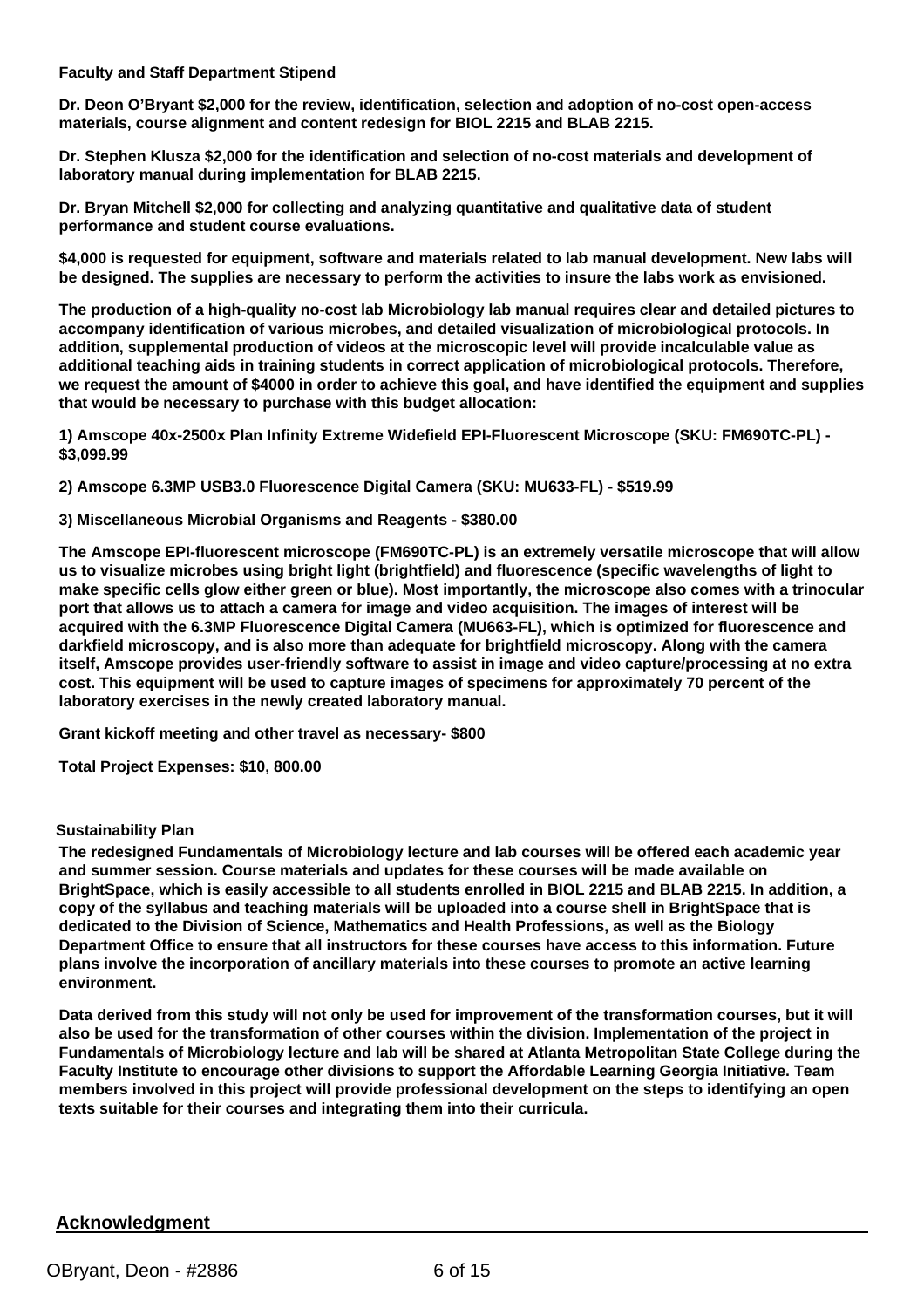#### **Grant Acceptance**

[Acknowledged] I understand and acknowledge that acceptance of Affordable Learning Georgia grant funding constitutes a commitment to comply with the required activities listed in the RFP and that my submitted proposal will serve as the statement of work that must be completed by my project team. I further understand and acknowledge that failure to complete the deliverables in the statement of work may result in termination of the agreement and funding.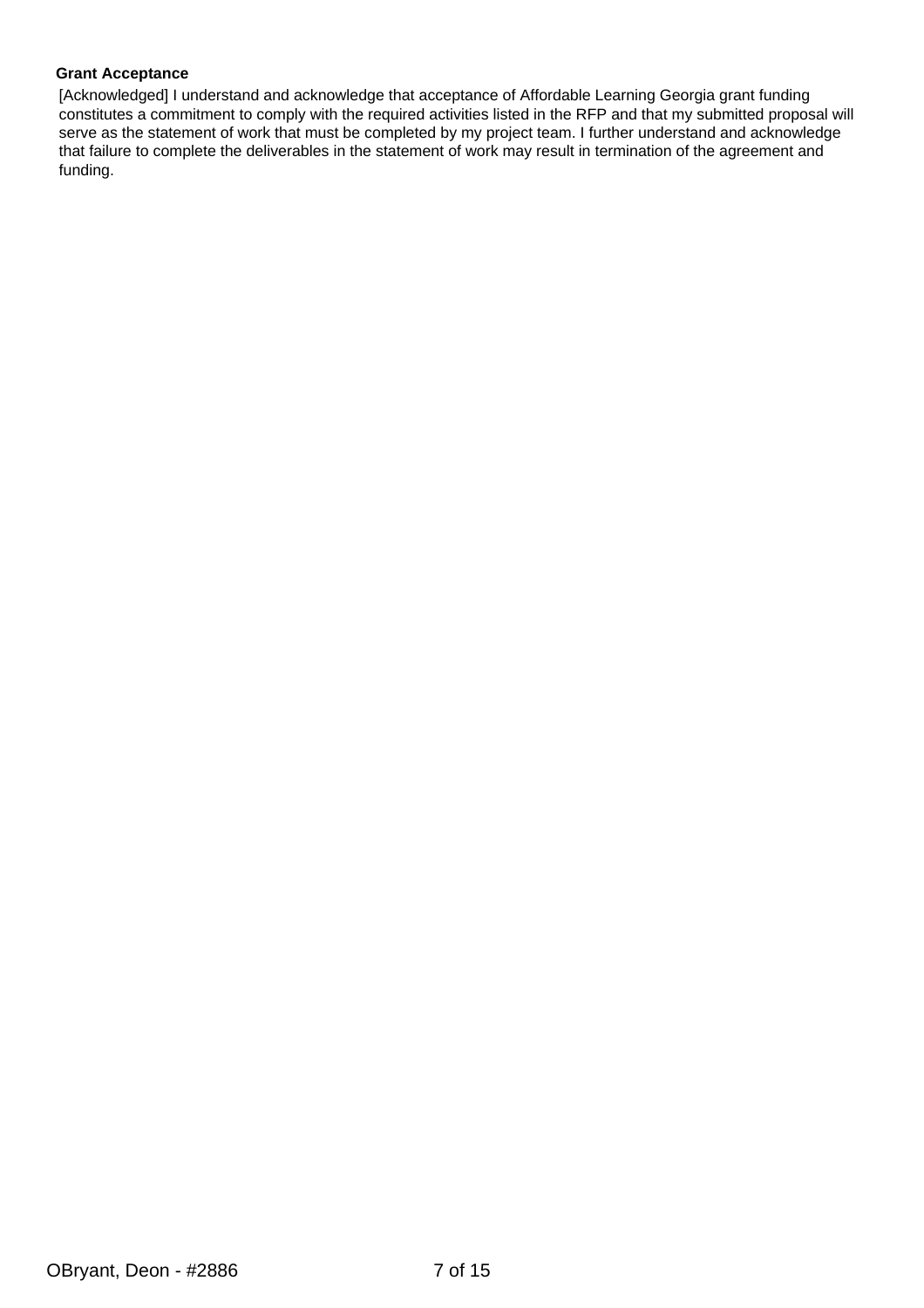

#### OFFICE OF THE DEAN DIVISION OF SCIENCE, MATHEMATICS & HEALTH PROFESSIONS 1630 METROPOLITAN PARKWAY, SW ATLANTA, GEORGIA 30310

January 14, 2019

To Whom It May Concern,

This letter is sent to confirm my support of Dr. Deon O'Bryant's Affordable Learning Georgia— Textbook Transformation Grant, Round Thirthteen (Fall 2019-2020) grant application. I believe that the students at Atlanta Metropolitan State College will greatly benefit from the zero-cost textbook for the Fundamentals of Microbiology courses. You have developed a comprehensive proposal that is expected to assist well over 180 Health Sciences students per year, which will prepare them for further educational endeavors.

I appreciate your dedication and efforts to identify opportunities that will continue to enrich and adequately train our underserved, underrepresented and disadvantaged minority students. As always, I pledge my full support of your Textbook Transformation Grant proposal.

Sincerely

O Muther

Dr. Bryan O. Mitchell Dearrand Associate Professor of Biology

Phone: (404) 756-4025

A Unit of the University System of Georgia An Equal Opportunity/Affirmative Action Institution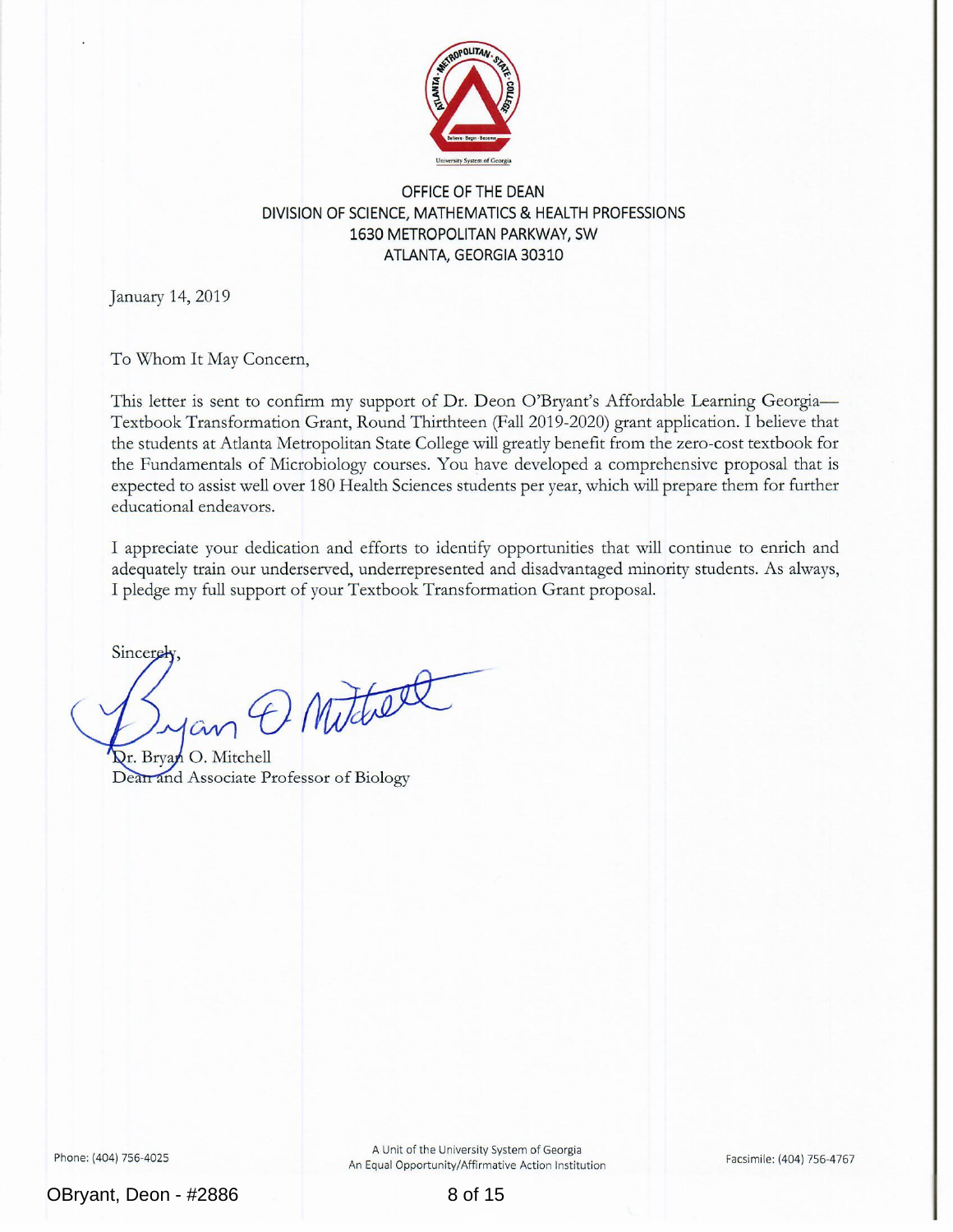

# Textbook Transformation Grants, Round Thirteen (Spring 2019 –Spring 2020)

Proposal Form and Narrative

## **Notes**

- The proposal form and narrative .docx file is for offline drafting and review. Submitters must use the InfoReady Review online form for proposal submission.
- The only way to submit the official proposal is through the online form in Georgia Tech's InfoReady Review. The link to the online application is on the [Round 13 RFP Page.](https://www.affordablelearninggeorgia.org/about/rfp_r13/)
- The italic text we provide is meant for clarifications and can be deleted.

# Applicant, Team, and Sponsor Information

The **applicant** is the proposed Project Lead for the grant project. The **submitter** is the person submitting the application (which may be a Grants Officer or Administrator). The submitter will often be the applicant – if so, leave the submitter fields blank.

| Institution(s)                  | Atlanta Metropolitan State College        |
|---------------------------------|-------------------------------------------|
| <b>Applicant Name</b>           | Deon O'Bryant                             |
| <b>Applicant Email</b>          | dobryant@atlm.edu                         |
| Applicant Phone #               | 678-623-1254                              |
| <b>Applicant Position/Title</b> | Assistant Professor of Biological Science |
| <b>Submitter Name</b>           |                                           |
| Submitter Email                 |                                           |
| Submitter Phone #               |                                           |
| <b>Submitter Position</b>       |                                           |

Please provide the first/last names and email addresses of all team members within the proposed project. Include the applicant (Project Lead) in this list. Do not include prefixes or suffixes such as Ms., Dr., Ph.D., etc.

|               | Name                  | <b>Email Address</b> |
|---------------|-----------------------|----------------------|
| Team Member 1 | Deon O'Bryant         | dobryant@atlm.edu    |
| Team Member 2 | Stephen Klusza        | sklusza@atlm.edu     |
| Team Member 3 | <b>Bryan Mitchell</b> | bmitchell@atlm.edu   |
| Team Member 4 |                       |                      |
| Team Member 5 |                       |                      |
| Team Member 6 |                       |                      |
| Team Member 7 |                       |                      |
| Team Member 8 |                       |                      |

If you have any more team members to add, please enter their names and email addresses in the text box below.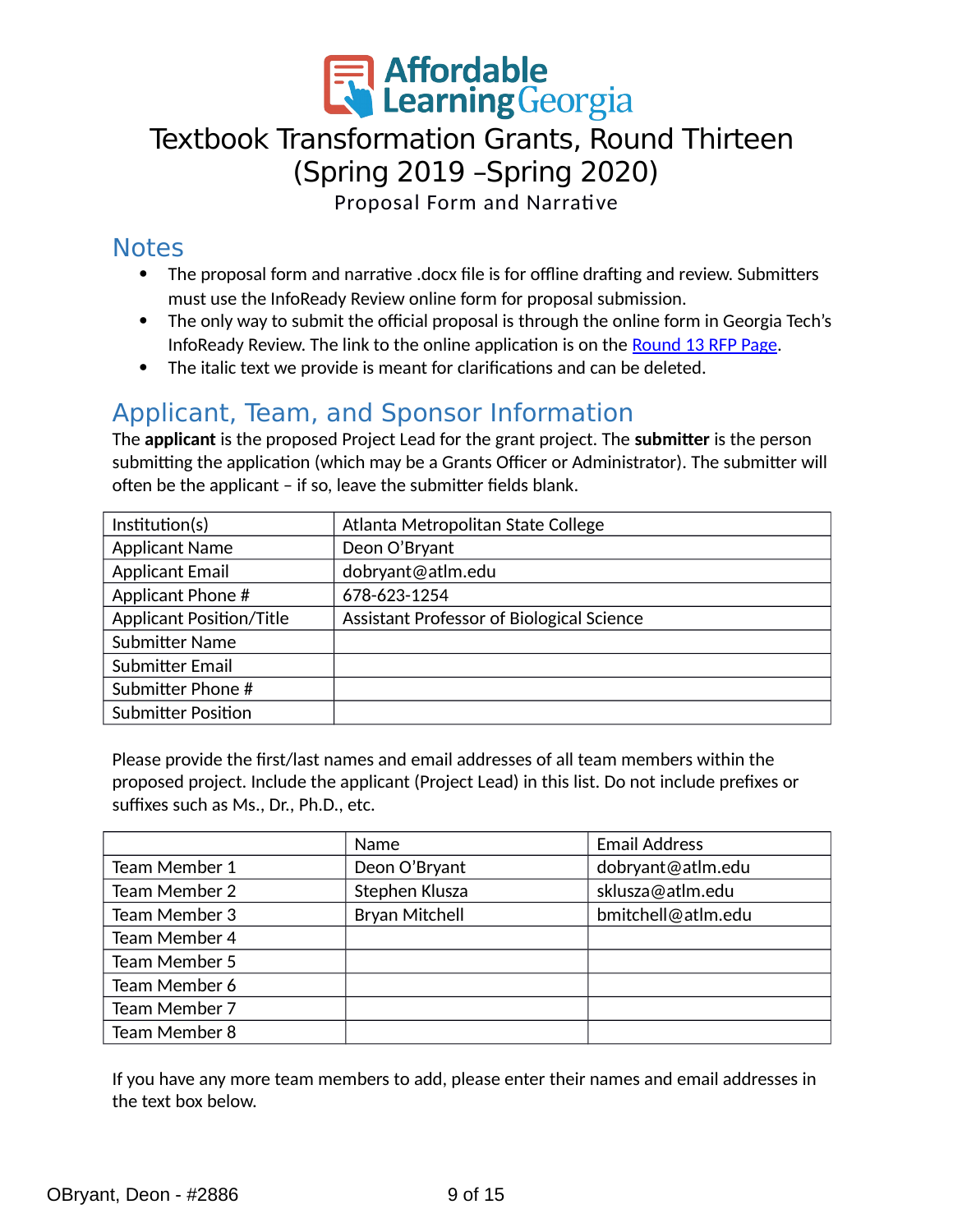Please provide the sponsor's name, title, department, and institution. The sponsor is the provider of your Letter of Support.

Dr. Bryan Mitchell, Dean and Associate Professor of Biology, Division of Science, Math & Health Professions, Atlanta Metropolitan State College

# Project Information and Impact Data

| <b>Title of Grant Project</b>              | <b>Improving Fundamentals of Microbiology Through</b> |
|--------------------------------------------|-------------------------------------------------------|
|                                            | the Use of Open Education Resources                   |
| <b>Type of Grant</b>                       | No-or-Low-Cost-to-Students Learning Materials         |
| <b>Requested Amount of Funding</b>         | \$10,800                                              |
| <b>Course Names and Course Numbers</b>     | Fundamentals of Microbiology (BIOL 2215)              |
|                                            | Fundamentals of Microbiology Lab (BLAB 2215)          |
| <b>Final Semester of Project</b>           | Spring 2020                                           |
| <b>Average Number of Students Per</b>      | BIOL 2215 (21) BLAB 2215 (19)                         |
| <b>Course Section Affected by Project</b>  |                                                       |
| <b>Average Number of Sections Affected</b> | BIOL 2215 (5) BLAB 2215 (4)                           |
| by Project in One Academic Year            |                                                       |
| <b>Total Number of Students Affected</b>   | BIOL 2215 (103) BLAB 2215 (74)                        |
| by Project in One Academic Year            |                                                       |
| <b>Average Number of Students</b>          | BIOL 2215 (21) BLAB 2215 (21)                         |
| Affected per Summer Semester               |                                                       |
| <b>Average Number of Students</b>          | BIOL 2215 (41) BLAB 2215 (22)                         |
| <b>Affected per Fall Semester</b>          |                                                       |
| <b>Average Number of Students</b>          | BIOL 2215 (41) BLAB 2215 (31)                         |
| <b>Affected per Spring Semester</b>        |                                                       |
| <b>Title/Author of Original Required</b>   | Foundations in Microbiology w/Connect. (2018) 10th    |
| <b>Materials</b>                           | ed. With Connect. Talaro, Kathleen.                   |
|                                            | Benson's Microbiological Applications. (2016).        |
|                                            | Brown, Alfred. 14th ed.                               |
| <b>Original Total Cost Per Student</b>     | \$300.00 (Textbook)                                   |
|                                            | \$81.75 (Lab Manual)                                  |
| <b>Post-Project Cost Per Student</b>       | \$0.00                                                |
| <b>Post-Project Savings Per Student</b>    | \$381.75                                              |
| <b>Projected Total Annual Student</b>      | \$30,900.00 (BIOL2215)                                |
| <b>Savings Per Academic Year</b>           | \$6,049.50 (BLAB2215)                                 |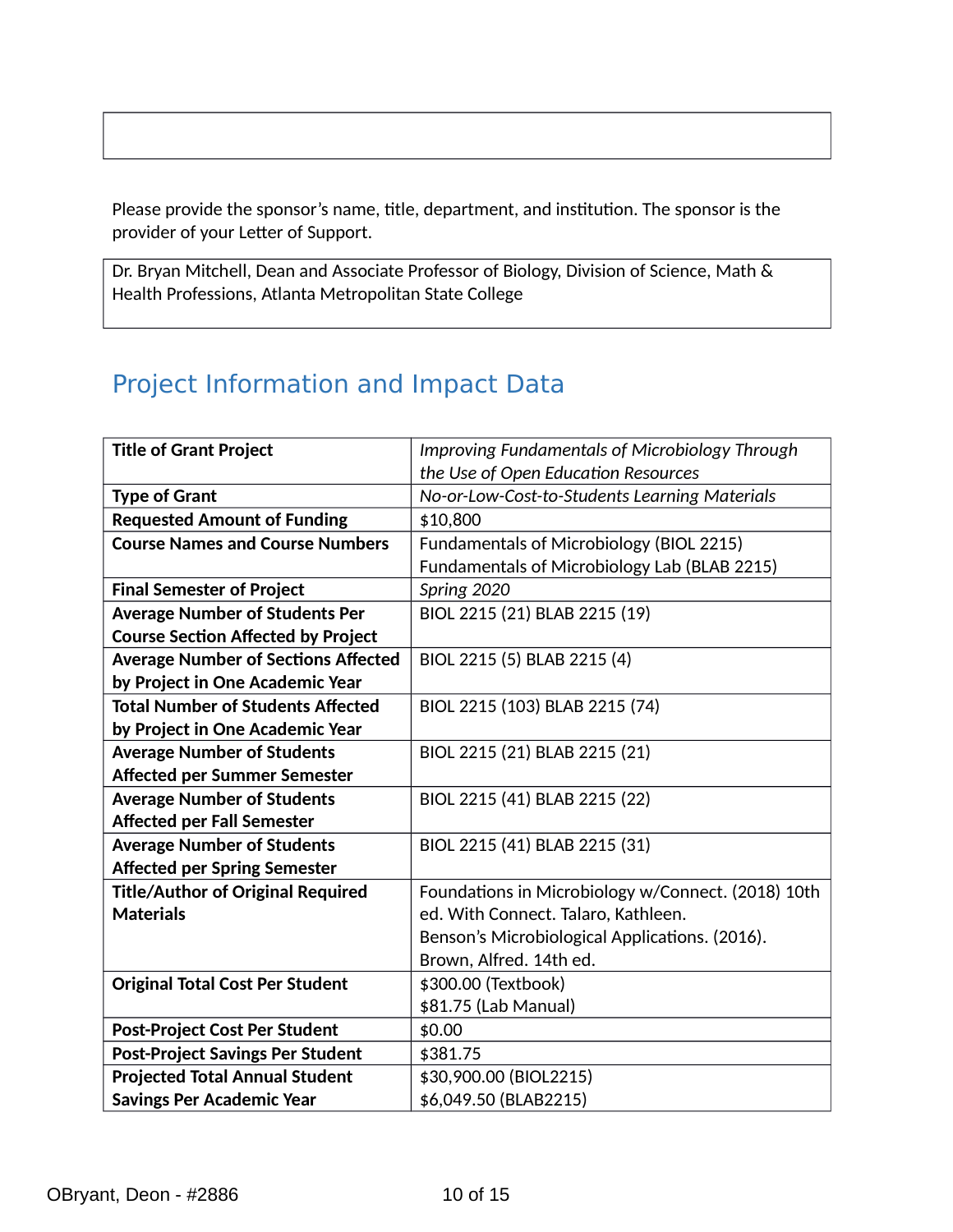# Narrative Section

## 1. Project Goals

- **Support the Affordable Learning Georgia initiative by adopting a peer-reviewed, zero-cost textbook for Fundamentals of Microbiology lecture and lab providing significant cost savings to students at Atlanta Metropolitan State College.**
- **Create an active learning environment for Fundamentals of Microbiology lecture and lab courses by integrating supplemental course resources that provide students with personalized study plans to guide students and foster a strong student-instructor connection under the guidance of a data-driven learning design to decrease the DFW rate.**
- **Align the course learning objectives with OpenStax text content.**
- **Develop a lab manual to pair with the OpenStax text to replace the current textbook and lab manual used for Fundamentals of Microbiology.**
- **Evaluate the experiences of the students and faculty qualitatively and quantitatively through this transition.**

## 2. Statement of Transformation

**The aim of this proposal is to significantly reduce the cost for students taking Fundamentals of Microbiology at Atlanta Metropolitan State College. The rise in the cost of textbooks has become a challenge for the population of students that we serve, who are predominately non-traditional, first-generation, at-risk students. Adoption of these texts would greatly alleviate the burden of cost by making their education more affordable (acenet, 2015).**

**One solution to eliminating the high cost of textbooks is through the adoption of Open Educational Resources (OERs), which are free, accessible textbooks and supplemental materials located in public domain or authored with open copyright licenses (Choi, 2017). This proposal addresses all sections of Fundamentals of Microbiology and lab. Currently, this course sequence costs the students \$381.75. Due to the high cost the texts required for these courses, students tend to rely on lectures only without getting the benefit of having the textbook and the accompanying resources. This trend has led to an increase in the DFW rate**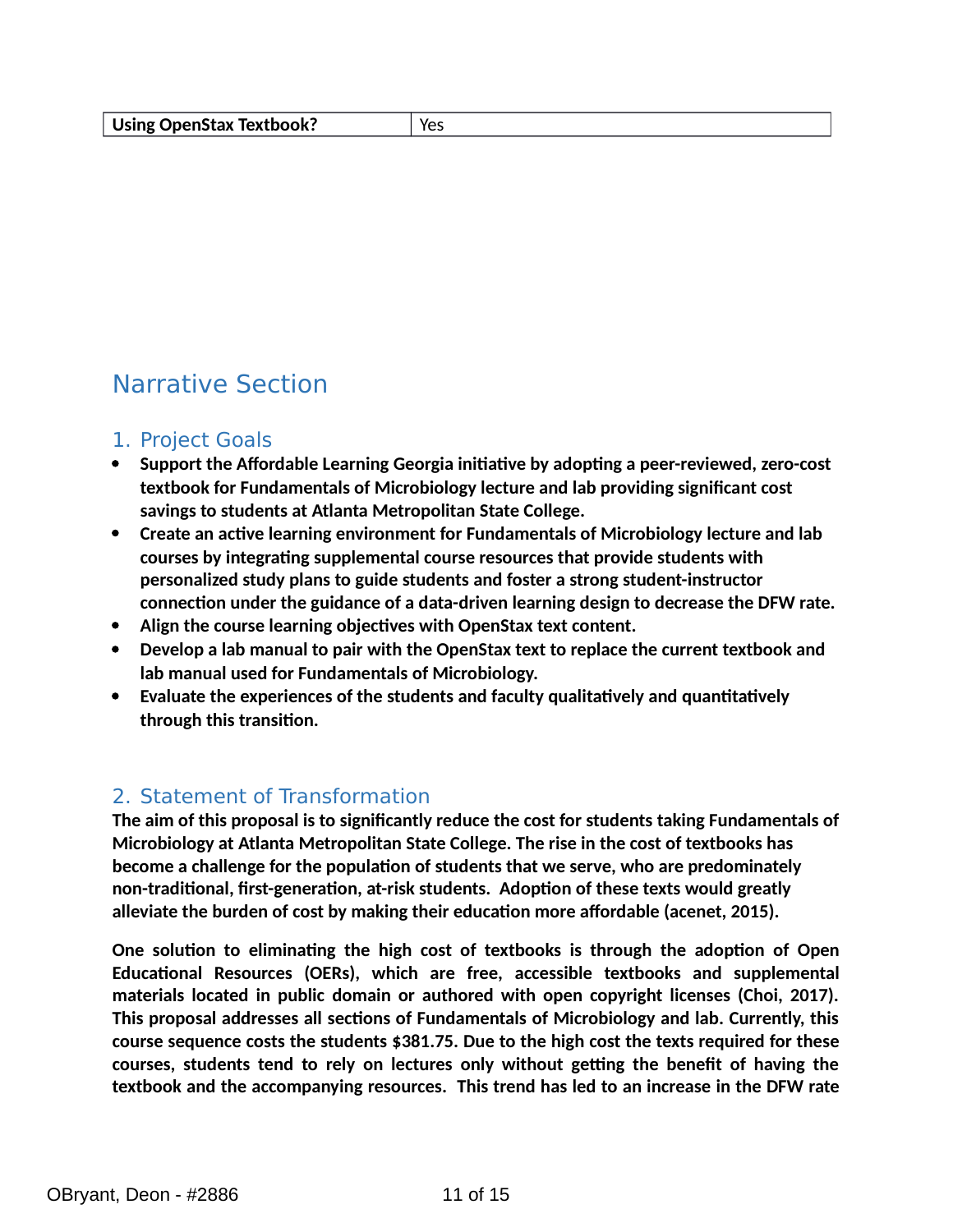**in these courses at Atlanta Metropolitan State College. Transitioning to OER materials reduces that cost to \$0.00, saving Atlanta Metropolitan State College students thousands in textbook costs yearly which would provide financial relief for our students, and enable them to have access to course materials that are necessary for successful completion of these courses.**

**BIOL 2215 is a required course for students who wish to pursue careers in the health sciences. BLAB 2215 reinforces the fundamentals of microbiology through hands-on experimentation and active learning in the laboratory, facilitated by inquiry-based exercises. These courses are designed to introduce students to maintenance of an aseptic environment, isolation and identification of clinically relevant bacteria, and the nuances of deductive reasoning.** 

**An essential part of microbiology education is careful alignment of lecture and laboratory topics in order to reinforce knowledge gained from lectures classes, with hands-on exercises in laboratory sessions. Traditionally, microbiology lecture is held twice a week for 1 hour and 15 minutes each, while microbiology lab meets once a week for 3 hours. Therefore, we propose aligning the lecture and lab using modules instead of dates, which will allow for a more fluid collaboration between lecture and lab instructors in keeping students thoroughly engaged with microbiology, and maximum flexibility in designating more time for covering difficult concepts.**

**Dr. Deon O'Bryant, Assistant Professor of Biology, is an instructor of the Fundamentals of Microbiology lecture and lab courses. Dr. Stephen Klusza, Biology Laboratory Coordinator, teaches the accompanying labs that will be affected by this project. Dr. Bryan Mitchell serves as Dean of the Division of Science, Mathematics and Health Professions. His duties include strategic planning, budgeting, and overseeing the operations of the division. This team consists of faculty and staff who could transform the Health Science program at Atlanta Metropolitan State College making learning affordable for Health Sciences majors.**

### **References:**

**American Council on Education. 2015.** *Open Textbooks: The Current State of Play***. https://www.acenet.edu/news-room/Documents/Quick-Hits-Open-Textbooks.pdf**

**Choi, Young Mi and Carpenter, Cathy (2017). Evaluating the Impact of Open Educational Resources: A Case Study. Libraries and the Academy, Vol. 17, No. 4 (2017), pp. 685–693.**

## 3. Transformation Action Plan

**There are two objectives for this transformation plan. The first goal is the adoption of the OpenStax Microbiology textbook for use in all sections of BIOL 2215 at no cost to the students. This textbook has been reviewed by Biology faculty and has been found to meet the learning outcomes for these courses. Dr. Deon O'Bryant will serve as the content expert for the redesign of the lecture courses to ensure that the text is aligned with the current curriculum and integrated into the course structure, as well as instructors for these courses.**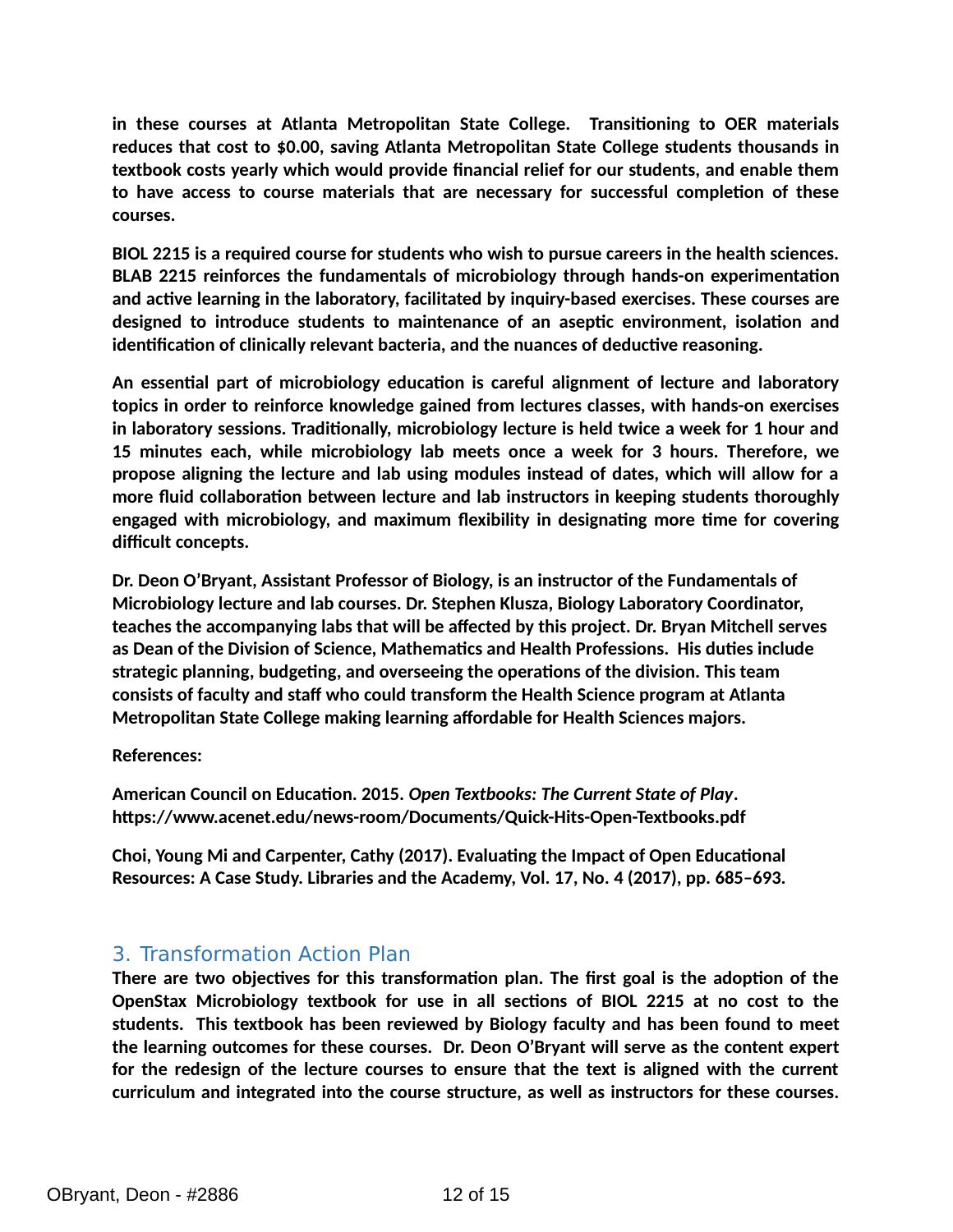**Students will be provided with information on how to gain access to both the open text, as well as the low-cost print version.**

**The second objective is the development of a new lab manual to accompany the OpenStax textbook for BLAB 2215. Currently, the lab manual for this courses costs \$81.75. Drs. Deon O'Bryant and Stephen Klusza will serve as subject matter experts in the creation of a new open laboratory manual for BLAB 2215. Dr. Stephen Klusza will also serve as instructor of the labs during implementation. Dr. Deon O'Bryant will supervise the transformation by managing the budget, ensuring that deadlines are met, completing reports, and facilitating the evaluation of materials. Dr. Bryan Mitchell will assist in creating and analyzing student course evaluations.**

## 4. Quantitative and Qualitative Measures

**Throughout the transformation project, the Office of Institutional Effectiveness at Atlanta Metropolitan State College will work with the Biology Department to assess the project employing both quantitative and qualitative measures. Quantitative measures will involve analysis of ABCD and DFW rates both before and after implementation of open source material. Student performance will also be quantitated by analysis of successful completion of course-specific and program learning outcomes. In addition, student course evaluation data will be gathered to evaluate student perceptions of the course modifications and the new OpenStax text. The student course evaluation will contain a section for students to respond to various aspects such their attitudes towards modular lecture and lab components, the quality of the open source lecture book and newly created laboratory manual and their effectiveness and accessibility. The evaluation will be qualitative in nature, however, the questions will be closed-ended to facilitate quantitation and data interpretation. Additionally, we also plan to conduct exit interviews to acquire feedback from students that will be critical to course design and implementation. Course evaluations will also be created for faculty to provide feedback on course delivery, course alignment and quality of course material.**

### 5. Timeline

- **January 2019- Submit transformation proposal**
- **January 2019- Receive award notification**
- **February 2019- Kickoff meeting, Middle Georgia State University**
- **February May 2019- Content evaluation of the OpenStax textbook; make necessary modifications to modules in BrightSpace; Perform literature review for laboratory manual; Design laboratory manual template and capture images for laboratory manual**
- **June July 2019- Completion of BLAB 2215 laboratory manual, submit for peer review among faculty of Atlanta Metropolitan State College**
- **August 2019- Implementation of materials in all course and lab sections of BIOL 2215 and BLAB 2215**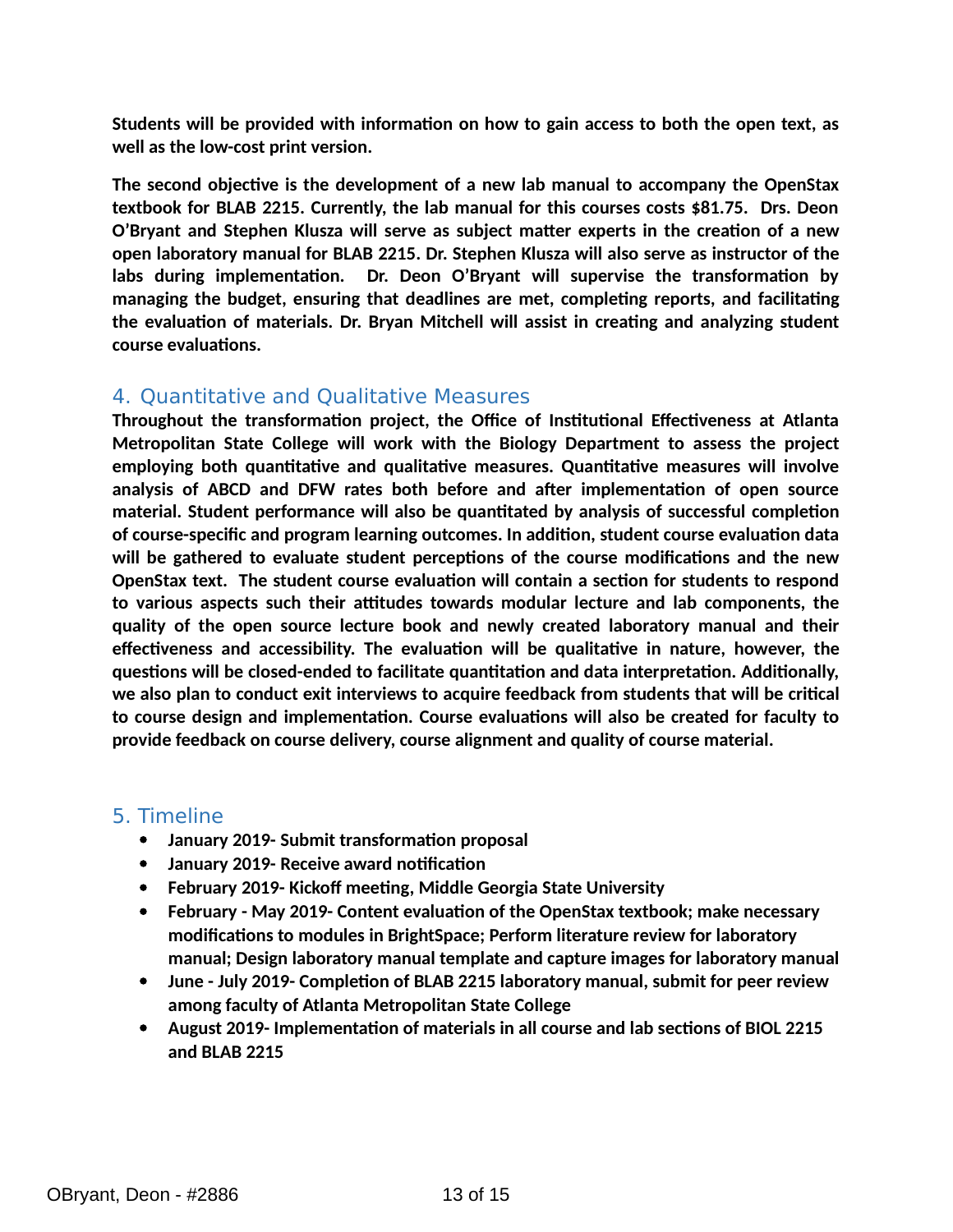- **September November 2019- Evaluate course progression and viability of modular design by quantitative methods; Review and discuss feedback with faculty for minor redesign of modular design and/or laboratory manual**
- **December 2019- Office of Institutional Effectiveness works with BIOL 2215 and BLAB 2215 faculty to collect qualitative and quantitative data on and student experiences and success rate. Conduct student surveys and perform exit interviews and surveys.**
- **January 2020- Implementation of redesigned lecture modules and/or laboratory manual**
- **February April 2020 Evaluate course progression and viability of redesigned modules and laboratory manual by quantitative methods; Review and discuss feedback with faculty; Conduct student surveys and perform exit interviews and surveys**
- **May 2020- Submit final report of findings to Affordable Learning Georgia.**

## 6. Budget

## **Faculty and Staff Department Stipend**

Dr. Deon O'Bryant **\$2,000** for the review, identification, selection and adoption of no-cost open-access materials, course alignment and content redesign for BIOL 2215 and BLAB 2215.

Dr. Stephen Klusza **\$2,000** for the identification and selection of no-cost materials and development of laboratory manual during implementation for BLAB 2215.

Dr. Bryan Mitchell **\$2,000** for collecting and analyzing quantitative and qualitative data of student performance and student course evaluations.

**\$4,000** is requested for equipment, software and materials related to lab manual development. New labs will be designed. The supplies are necessary to perform the activities to insure the labs work as envisioned.

**The production of a high-quality no-cost lab Microbiology lab manual requires clear and detailed pictures to accompany identification of various microbes, and detailed visualization of microbiological protocols. In addition, supplemental production of videos at the microscopic level will provide incalculable value as additional teaching aids in training students in correct application of microbiological protocols. Therefore, we request the amount of \$4000 in order to achieve this goal, and have identified the equipment and supplies that would be necessary to purchase with this budget allocation:**

**1) Amscope 40x-2500x Plan Infinity Extreme Widefield EPI-Fluorescent Microscope (SKU: FM690TC-PL) - \$3,099.99**

**2) Amscope 6.3MP USB3.0 Fluorescence Digital Camera (SKU: MU633-FL) - \$519.99**

**3) Miscellaneous Microbial Organisms and Reagents - \$380.00**